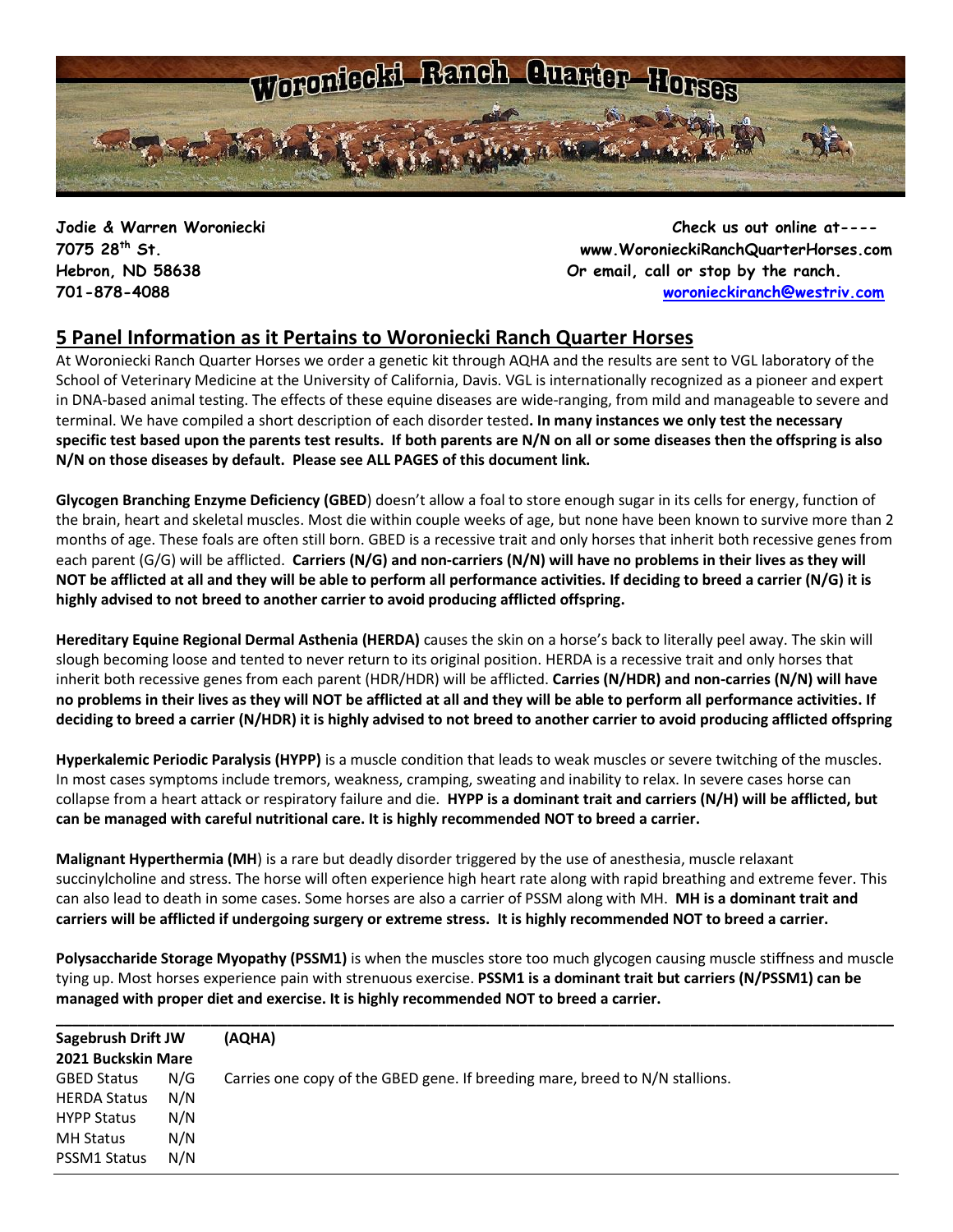#### UNIVERSITY OF CALIFORNIA, DAVIS

BERKELEY • DAVIS • IRVINE • LOS ANGELES • MERCED • RIVERSIDE • SAN DIEGO • SAN FRANCISCO

VETERINARY GENETICS LABORATORY SCHOOL OF VETERINARY MEDICINE ONE SHIELDS AVENUE<br>DAVIS, CALIFORNIA 95616-8744

 $U_{\text{oneo}}$ . WAI TER O RIFLLY

TELEPHONE: (530) 752-2211 FAX: (530) 752-3556

SANTA BARBARA . SANTA CRUZ

# AQHA GENETIC DISEASE PANEL TEST RESULTS

AMERICAN QUARTER HORSE ASSOCIATION P.O. BOX 200 AMARILLO, TX 79168-0001

| Case:                 | QHA192970           |
|-----------------------|---------------------|
| <b>Date Received:</b> | 11-May-2015         |
| <b>Print Date:</b>    | 15-May-2015         |
| <b>Report ID:</b>     | 9633-4604-1417-2011 |

011 Verify report at www.vgl.ucdavis.edu/myvgl/verify.html

Reg: 4343282

| 110150, 11110000<br>Sex: Stallion Breed: Quarter Horse Alt. ID: 5067985<br><b>YOB: 2000</b> |            |                                                               |  |  |  |  |
|---------------------------------------------------------------------------------------------|------------|---------------------------------------------------------------|--|--|--|--|
| Sire: BRADYWOOD<br>Dam: LACYS KEEPSAKE                                                      |            | Reg: 3190953<br>Reg: 3169660                                  |  |  |  |  |
| <b>GBED</b>                                                                                 | N/N        | N/N - Normal - Does not possess the disease-causing GBED gene |  |  |  |  |
| <b>HERDA</b>                                                                                | <b>N/N</b> | N/N - Normal - horse does not have the HERDA gene             |  |  |  |  |
| <b>HYPP</b>                                                                                 | N/N        | N/N - Normal - Docs not possess the disease-causing HYPP gene |  |  |  |  |
| <b>MH</b>                                                                                   | <b>N/N</b> | N/N - Normal - horse does not have the MH gene                |  |  |  |  |
| <b>PSSM1</b>                                                                                | N/N        | N/N - Normal - horse does not have the PSSM1 gene             |  |  |  |  |

GBED - Glycogen Branching Enzyme Deficiency. Fatal disease of newborn foals caused by defect in glycogen storage. Affects heart and skeletal muscles and brain. Inherited as recessive disease.

HERDA - Hereditary Equine Regional Dermal Asthenia. Skin disease characterized by hyperextensible skin, scarring, and severe lesions along the back of affected horses. Typical onset is around 2 years of age. Inherited as a recessive disease.

HYPP - Hyperkalemic Periodic Paralysis. Muscle disease caused by defect in sodium channel gene that causes involuntary muscle contraction and increased level of potassium in blood. Inherited as dominant disease. Two copies of defective gene produce more severe signs than one copy.

MH - Malignant Hyperthermia. Rare but life-threatening skeletal muscle disease triggered by exposure to volatile anesthetics (halothane), depolarizing muscle relaxants (succinylcholine), and stress. Presumed inheritance as dominant disease.

PSSM1 - Polysaccharide Storage Myopathy Type 1. Muscle disease characterized by accumulation of abnormal complex sugars in skeletal muscles. Signs include muscle pain, stiffness, skin twitching, sweating, weakness and reluctance to move. Inherited as a dominant disease.

GBED testing performed under a license agreement with the University of Minnesota. HERDA testing performed under a license agreement with the University of California, Davis. PSSM1 testing performed under a license agreement with the American Quarter Horse Association.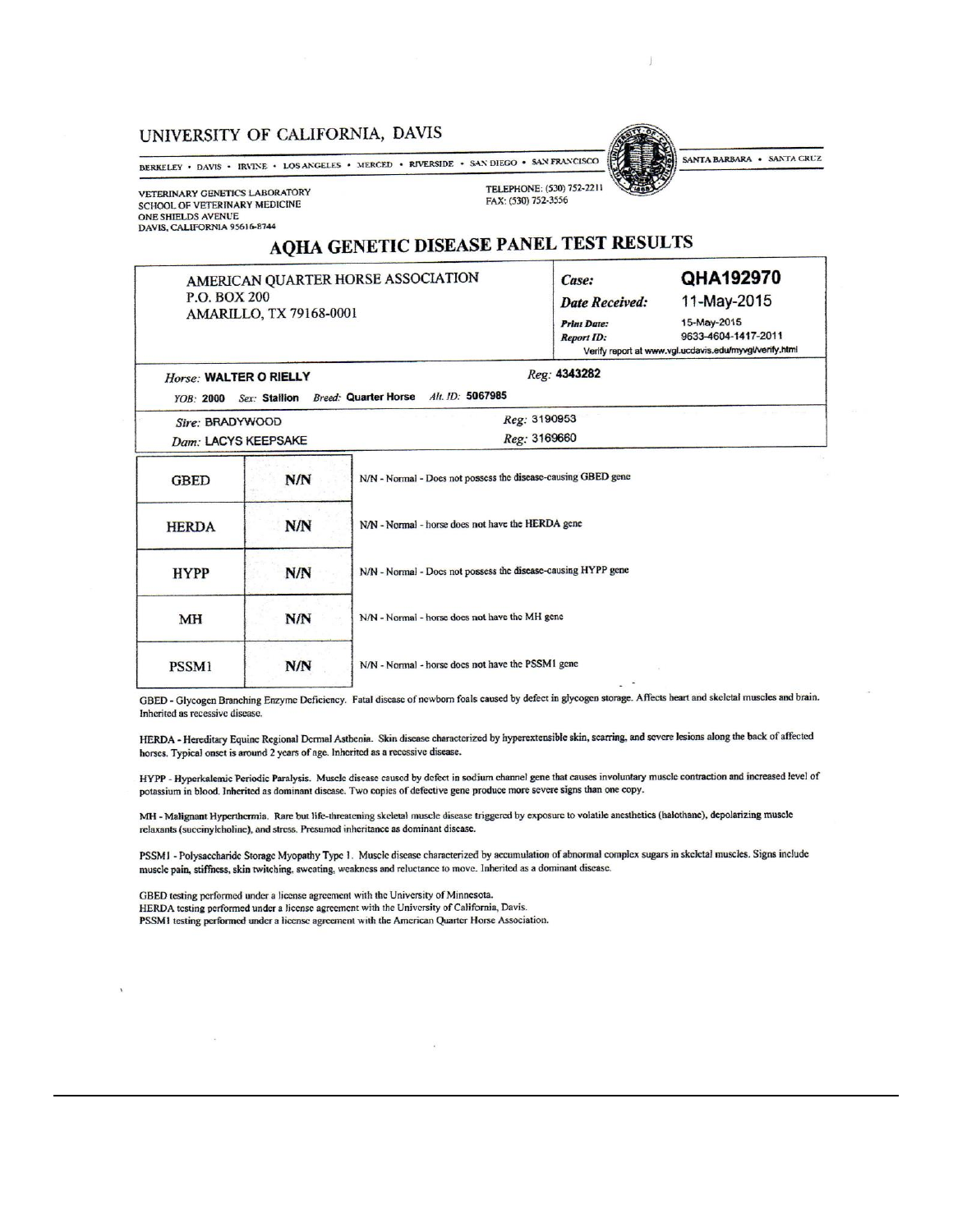#### UNIVERSITY OF CALIFORNIA, DAVIS

BERKELEY • DAVIS • IRVINE • LOS ANGELES • MERCED • RIVERSIDE • SAN DIEGO • SAN FRANCISCO

SANTA BARBARA . SANTA CRUZ

VETERINARY GENETICS LABORATORY SCHOOL OF VETERINARY MEDICINE ONE SHIELDS AVENUE DAVIS, CALIFORNIA 95616-8744

Horse: JK JAY REED

TELEPHONE: (530) 752-2211 FAX: (530) 752-3556

## AQHA GENETIC DISEASE PANEL TEST RESULTS

AMERICAN QUARTER HORSE ASSOCIATION P.O. BOX 200 AMARILLO, TX 79168-0001

**THREE** 

| QHA192969           |
|---------------------|
| 11-May-2015         |
| 15-May-2015         |
| 4254-4818-1165-7122 |
|                     |

Reg: 3516678 YOB: 1996 Sex: Stallion Breed: Quarter Horse Alt. ID: 4093897

| Sire: SHADOW RIDIN PINE | Reg: 3141930 |
|-------------------------|--------------|
| Dam: CHRISTINE NAUGHER  | Reg: 2246375 |

| <b>GBED</b>  | N/G | N/G - Carrier - Heterozygous (one normal and one GBED gene)   |
|--------------|-----|---------------------------------------------------------------|
| <b>HERDA</b> | N/N | N/N - Normal - horse does not have the HERDA gene             |
| <b>HYPP</b>  | N/N | N/N - Normal - Does not possess the disease-causing HYPP gene |
| <b>MH</b>    | N/N | N/N - Normal - horse does not have the MH gene                |
| PSSM1        | N/N | N/N - Normal - horse does not have the PSSM1 gene             |

GBED - Glycogen Branching Enzyme Deficiency. Fatal disease of newborn foals caused by defect in glycogen storage. Affects heart and skeletal muscles and brain. Inherited as recessive disease.

HERDA - Hereditary Equine Regional Dermal Asthenia. Skin disease characterized by hyperextensible skin, scarring, and severe lesions along the back of affected horses. Typical onset is around 2 years of age. Inherited as a recessive disease.

HYPP - Hyperkalemic Periodic Paralysis. Muscle disease caused by defect in sodium channel gene that causes involuntary muscle contraction and increased level of potassium in blood. Inherited as dominant disease. Two copies of defective gene produce more severe signs than one copy.

MH - Malignant Hyperthermia. Rare but life-threatening skeletal muscle disease triggered by exposure to volatile anesthetics (halothane), depolarizing muscle relaxants (succinylcholine), and stress. Presumed inheritance as dominant disease.

PSSM1 - Polysaccharide Storage Myopathy Type 1. Muscle disease characterized by accumulation of abnormal complex sugars in skeletal muscles. Signs include muscle pain, stiffness, skin twitching, sweating, weakness and reluctance to move. Inherited as a dominant disease.

GBED testing performed under a license agreement with the University of Minnesota. HERDA testing performed under a license agreement with the University of California, Davis. PSSM1 testing performed under a license agreement with the American Quarter Horse Association.